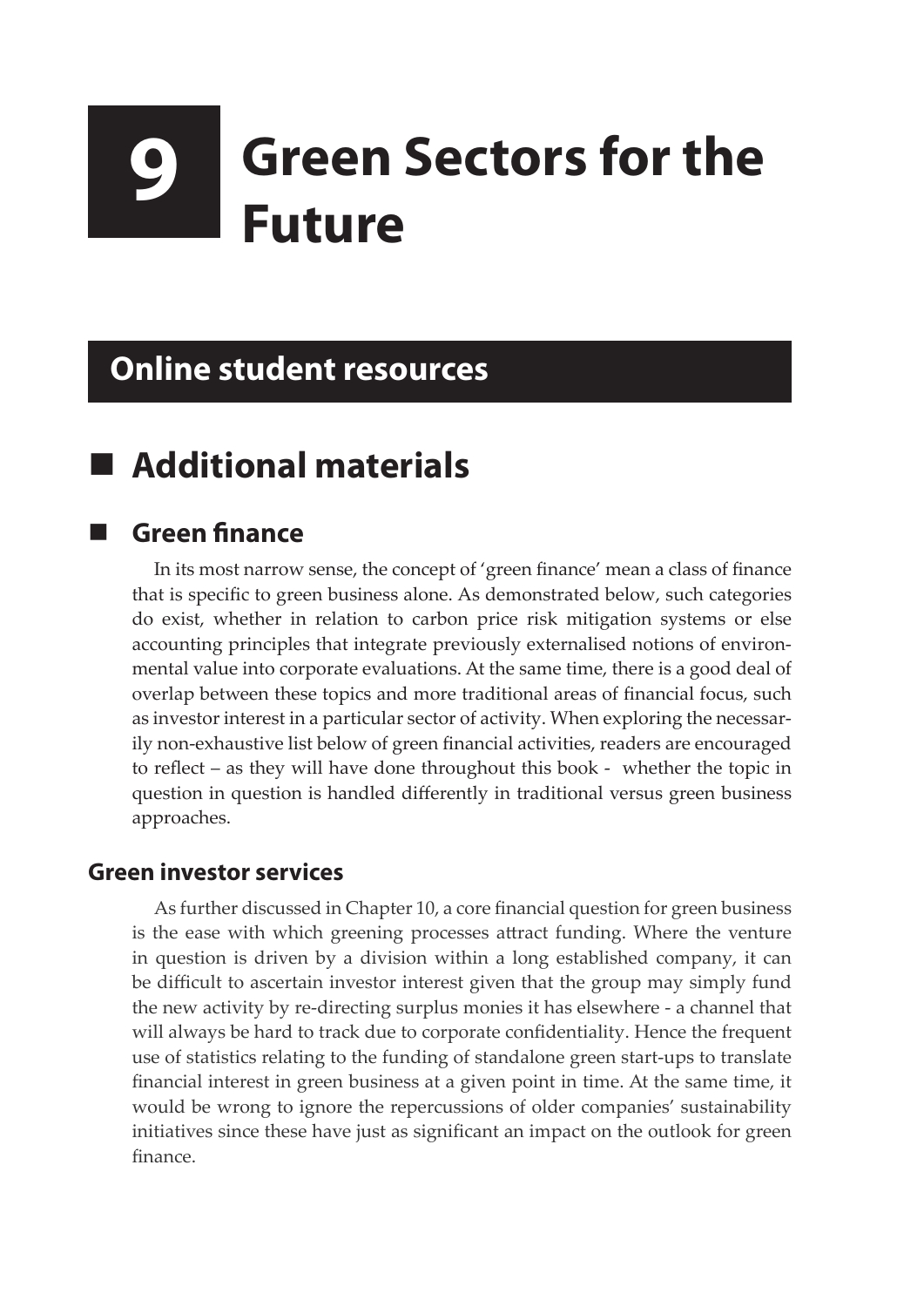In terms of the economic actors pursuing green investment interest, banks may account for a higher percentage of the total funding made available in this area but their motives for participating in any given opportunity will be harder to analyse due to the variety of products that they bring to the table. Private investors, on the other hand, can be safely assumed to focus solely on the new industry's profitability outlook, an attitude redolent of the core finance theorem of investors' 'rational expectations'. This explains why this constituency has become the target of so many green seed capital requests in recent years.

The main distinction in this area is between services providing investors (mainly from the private equity industry but also pension funds and large foundations) with "environmental due diligence screens to discover new opportunities to improve operations and create value through environmental innovation prior to investment" (EDF 2010) versus services enabling so-called active investors to identify possible 'green returns' in the companies where they already have a stake. Pre-investment services often adjust corporate valuations to incorporate heretofore externalised environmental assets and liabilities, helping decision-makers to ascertain whether their target is underor over-valued at its current market price. For instance, above and beyond a new requirement by the U.S. Securities and Exchange Commission that publicly listed companies' financial filings refer to their climate change risk and opportunities, many firms have also fielded shareholder enquiries relating to "pollution from concentrated animal feed operations, the impacts from toxic pollution on communities, hydraulic fracturing in natural gas drilling, pesticide use, recycling, and nuclear waste reduction" (Greenbiz Staff 2010b). Clearly it is in potential investors' interest to explore sources (c.f www.asyousow.org/) providing information on such queries.

Post-investment services seek to identify environmental savings in corporate operations along the lines detailed in Chapter 6. One example is the Environmental Defence Fund's 'Green Portfolio Program' (EDF 2010), where a set of analytic tools and metrics have been developed in conjunction with leading private equity firms such as KKR Kohlberg Kravis Roberts to raise performance in key environmental areas. Since 2008, eight firms managed by KKR that have implemented this programme have "saved over \$160 million in operating costs" – directly improving their current financial valuations – "and eliminated 345,000 metric tons of greenhouse gases and 1.2 million tons of waste" – affecting their contingent liabilities.

#### **Green accounting: 'Energy Budgets at Risk'**

A number of items that have been heretofore ignored in most corporate evaluation systems are in the process of being added to create a new subdiscipline that might be called 'green accounting'. Carbon behaviour has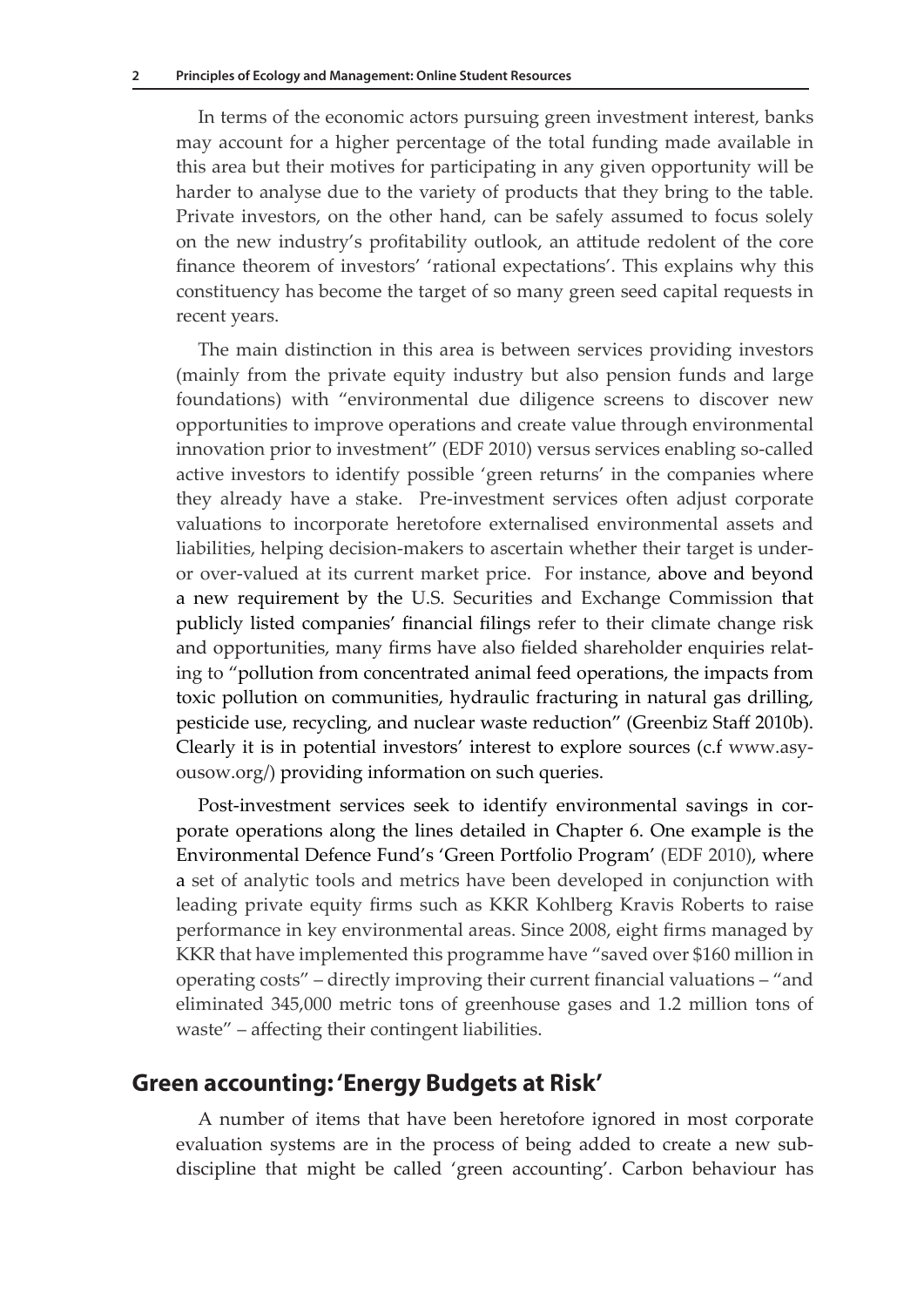become a prime focus at this level, with a number of software applications having been developed in recent years to enhance corporate monitoring in this area (c.f. Groom Energy and GreenBiz.com's ECA 'Enterprise Carbon Accounting' package). Other initiatives have a broader scope, such as the Eco-Based Management Tools Network (http://www.ebmtools.org/) process that is titularly strategic in nature but which has direct accounting implications due to its more holistic integration of ecological considerations into corporate valuation exercises.

The significance of this latter approach is that it modifies calculations of an activity's total returns to represent the long-term benefits of energy efficiency more accurately than is currently the case. As demonstrated throughout the book, one of the chief obstacles to corporate greening is the generally high cost of upfront environmental investments compared to discounted future energy savings. Many useful green projects are mothballed because the payback period associated with them either seem too long to companies – raising questions regarding some shareholders' short-term financial focus and/ or unrealistic expectations. They can also be represented inaccurately due to the under-evaluation of future benefits. Hence the search for new accounting principles capable of remedying these insufficiencies.

"EBaR Energy Budgets at Risk (energybudgetsatrisk.com) is a new quantitative process that provides financial analysis of energy efficiency projects by explicitly representing all the sources of risk that include energy prices, operating characteristics, weather" (Herrera 2008) and other heretofore neglected ecological phenomena. An extension of a widely accepted accounting technique called Value at Risk, the idea here is that instead of merely extrapolating future savings from current energy prices – a method that does not speak to the fear that the saving may not actually occur, for instance if energy prices were to fall over the period – analysis needs to provide a range of probabilistic scenarios that explicitly integrate all risk parameters to allay parties' sense that they need to add them on subsequently. Once decision-makers' faith in the valuation process is restored, they will no longer eschew the two or three year payback horizons associated with many energy-efficiency project insofar as they will have greater confidence that they can achieve the 33 or 50 percent rates of return implied by such timescales. In this way, EBaR "bridges that gap between the engineering characteristics of an efficiency project and what financial administrators do". By so doing – and in line with the principles detailed in Chapter 1 of the book – it reduces the divide between scientific realities and business thinking.

#### **Carbon finance**

A peculiar sub-section of green finance is the rise of carbon 'cap-and-trade' markets (see Chapter 4), mainly in the wake of widespread international con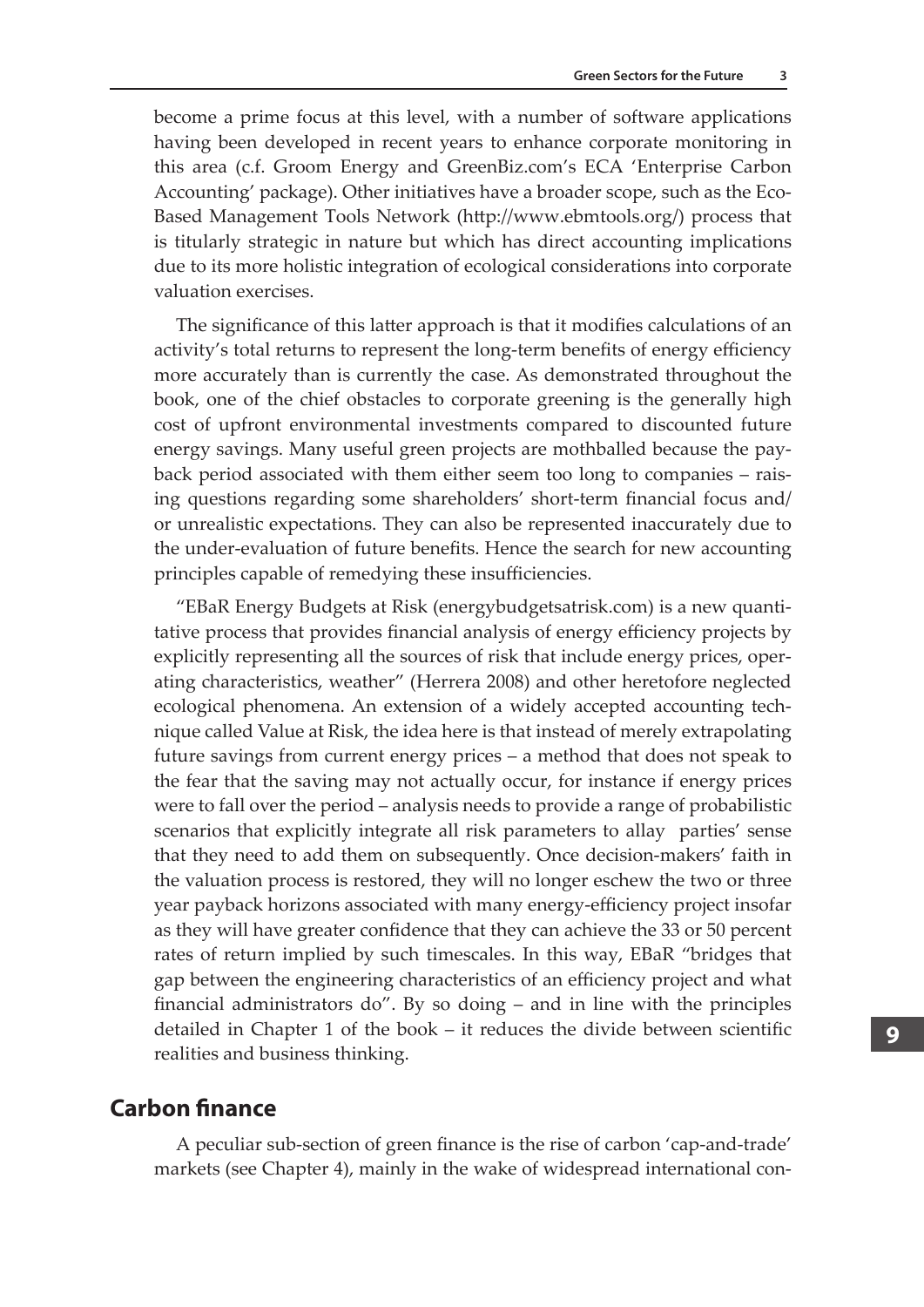cerns about the climate change effects of further industrial greenhouse gas emissions. It is true that following the 2009 Copenhagen Conference's failure to determine a single standard for lowering global carbon emissions, the bubble that had started to develop throughout the financial sector in the years previous began to burst, with banks reducing the number of carbon traders they employed. Clearly, with some of the world's leading countries hesitating before introducing the kinds of formalised emissions standards that could underpin a private market in tradable carbon permits, there is less call for professionals specialising in the new carbon markets (CCX Chicago Climate Exchange, ECX European Climate Exchange, etc.) and trading volumes have fallen. In Q3 2010, for instance, 14 percent less carbon was traded worldwide than had been the case 12 months previous (Commodities Now 2010). Note that most of this fall could be attributed to the stagnation of President Obama's RGGI 'Regional Greenhouse Gas Initiative' in the United States following Republican Party resistance. At the same time, the European Union's ETS 'Emissions Trading Scheme' experienced an 8 percent year-on-year rise in trading for a similar volume of carbon allowances – an increase that would likely have been even greater had some of the uncertainties surrounding the linkage between the ETS and the UN's Kyoto Protocol or CDM Clean Development Mechanism been clarified. To some extent, this differential evolution confirms Europe's status as the "epicentre" of a global carbon market that amounted to \$122 billion in 2010 (vs. \$127 billion the year before).

There is no doubt that the new activity's genesis has been associated with a number of anomalies requiring rectification. A frequent criticism on the political right is that effective policing will be impossible – one example being New Jersey landfill operators who have qualified for carbon credits based on the methane gas that they derived from rubbish collected long ago (Ball 2008), meaning that they are being rewarded for old behaviour but not incentivised to do anything new. More generally, there is concern that inconsistent initial permit allocations will give an unfair advantage to certain industries or even companies as opposed to others. On the political left, the worry is that using market mechanisms to alter behavour will ultimately displace the burden of the ensuing adaptations from the rich, who can afford to buy carbon permits (especially if prices remain as low as they are currently), to the poor, who cannot. An example of this is that way that schemes such as the United Nations CDM international offset mechanism is "is being used by some companies to get enormous returns for very small outlays by making low cost changes that yielded large volumes of credits which they then sell" (Harvey and Crooks 2009). The calculation here is that at current low carbon prices (around \$18 tonne in 2020, vs. the \$50 that the IEA calculates is needed to change behaviour), companies have insufficient incentive to invest to any great extent in costly green technologies – meaning that in their current state, the carbon markets are not achieving their prime purpose.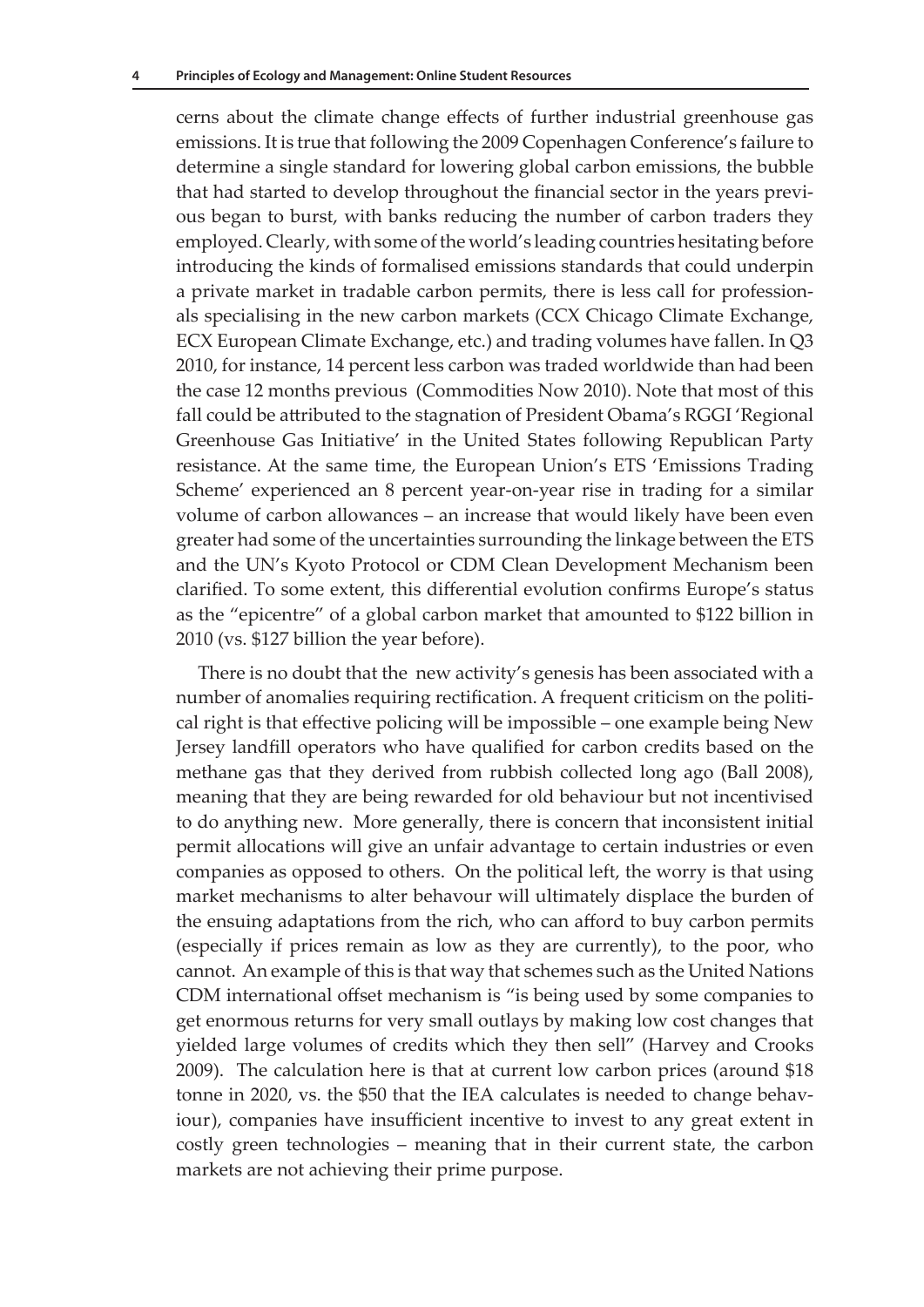At the same time, there are still many strong signs of local communities' ongoing willingness to do what it takes to build a functioning carbon market. In April 2011, for instance, a Carbon Reduction Commitment scheme will start in Great Britain, replete with a bonus/malus system providing all 6,000 participants (government bodies but also companies, universities, etc.) with a clear financial incentive to reduce emissions. In the November 2010 US midterm elections, the voters of California rejected a proposition (financed by two Texas oil companies) that the state's incipient emission reduction targets only be enacted if economic activity surpassed certain thresholds. Even more poignant is the move by a growing number of companies such as PepsiCo, Yahoo or Nike to no longer obviate their emission responsibilities by purchasing offsets (i.e. REC renewable energy certificates) but instead to invest the funds directly in real onsite renewable energy projects that will allow them to reduce their carbon footprint (Greenbiz Staff 2010a). To some extent, decisions of this kind weaken the carbon markets since parties that would otherwise be injecting capital into the scheme are now investing in tangible improvements. From an ethical perspective, however, this is clearly a desirable outcome.

- Ball, J. (21 October 2008), 'Landfills double dip on greenhouse credits', *Wall Street Journal-Europe*, p. 22
- Commodities Now (5 October 2010), Global carbon: volumes decline but Europe holds its own, available at www.commodities-now.com, accessed 1 November 2010
- EDF Environmental Defence Fund (January 2010), Green Returns: Proven business and environmental results, available at www.edf.org/, accessed 6 November 2010
- Greenbiz Staff (9 April 2010a), Behind PepsiCo's Big Push to Generate Its Own Green Power, available at greenbiz.com, accessed 6 June 2010
- Greenbiz Staff (13 April 2010b), Green Issues Play Pivotal Role in New Investors' Guide, available at greenbiz.com, accessed 6 June 2010

Harvey, F. and Crooks, E. (16 November 2009), 'Under a cloud', *Financial Times*, p. 12

Herrera, T. (30 April 2008), Approaching Efficiency as an Investment, available at www.greenbiz.com/, accessed 24 October 2010

## **Lighting**

Traditional incandescent lightbulbs are in the process of being phased out worldwide, largely because they are inefficient: up to to 95 percent of the electricity that each incandescent draws is wasted as heat; and the next technological avatar – CFL (compact fluorescent lighting) – lasts around 10 times longer and uses up to 80 percent less electricity (Jha 2009). CFL bulbs cost more than incandescents but should become price-competitive in consumers' eyes once life cycle costing is brought into the equation. This is increasingly expected to become the crux of consumers' purchasing decision as different countries roll out the regulatory stipulation that light bulb packaging contains information on products' brightness, estimated yearly energy cost, bulb life expectancy, light appearance (from warm to cool) and mercury levels (GreenerDesign Staff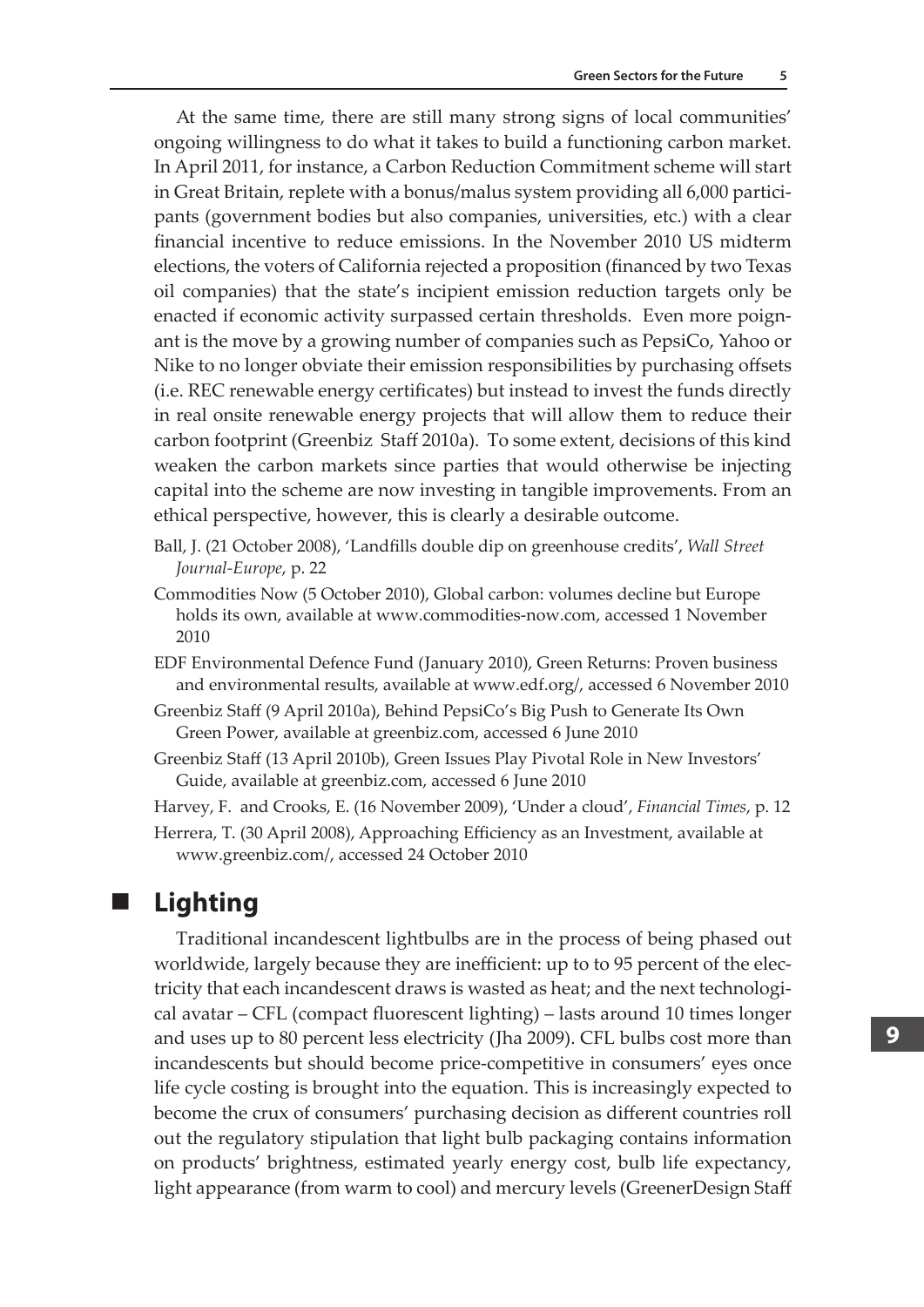2010). Note that the comparative influence of each of these factors can vary at different moments in history: whereas consumer interest in CFL focused on their durability when they first came out in the mid-2000s, as energy prices rose in 2007 it was the savings aspect that began to dominate (Makower 2009). The result of this variability is that the big names in the sector (Philips, GE) tend nowadays to bundle all of the new generation bulbs' advantages together to attract different categories of consumers with varying motivations. This broad approach is appropriate given the size of the market: lighting alone accounts for something like 20 percent of all electricity consumption globally, with lighting in the U.S. consuming around one-fifth of this country's total at an annual cost of more than \$40 billion. Moreover, with 95 percent of all US households lacking any CFL bulbs whatsoever in 2008, the room for growth is enormous.

Yet the expected trajectory for the lighting market remains unclear due to the arrival already of what is widely viewed as the next generation of bulb technology - light emitting diode (LED), which perform five to ten times better than CFL and dispenses altogether with mercury, a toxic component used in fluorescent bulbs. LEDs are made from semiconductors that produce lighting when electrons interact with ("excite") the phosphorus coating the LED's inner surface. This is superior to CFLs – not to mention incandescents - due to a lesser wear and tear on parts and also because of LEDs' ability to direct flows in a variety of ways and achieve flexibility in terms of colour spectrums and intensities. The applications are also much more variegated, since CFLs can be attached, for instance, to different kinds of receivers like solar batteries.

The problem is that LEDs remain prohibitively expensive, with 2009 prices commonly around \$60 for LED retrofits for incandescent 60-watt bulbs and \$40 to \$50 for LEDs replacing 40-watt bulbs. In addition, the light quality that they currently tend to offer can be duller and less attractive than their predecessors. Given these obstacles, the big question in the lighting market today is mainly how long producers and users will stay with CFL – generally acknowledged to be no more than an intermediary solution – before moving on to LED. The answer depends on a host of factors. Firstly, there is the competition between different LED formats, as exemplified by the battle between Philips EnduraLED line and Siemens dimmable and mercury-free Sylvania ULTRA LED A-line 12-watt bulb (with other leading names including Panasonic, General Electric or Taiwan-based GlacialTech Inc., c.f. GreenerBuildings Staff 2010). In light of the market's youth, consumers cannot always be certain of any one product's viability, meaning that a benchmarking process that includes external certification expertise is as desirable here as it is elsewhere. Given constant product improvements, however, it is likely that one or the other of the sector's leading companies will achieve technological domination one day soon, imposing its own standards on most rivals. Then comes the not unrelated question of how soon the industry as a whole can achieve economies of scale to cut per-unit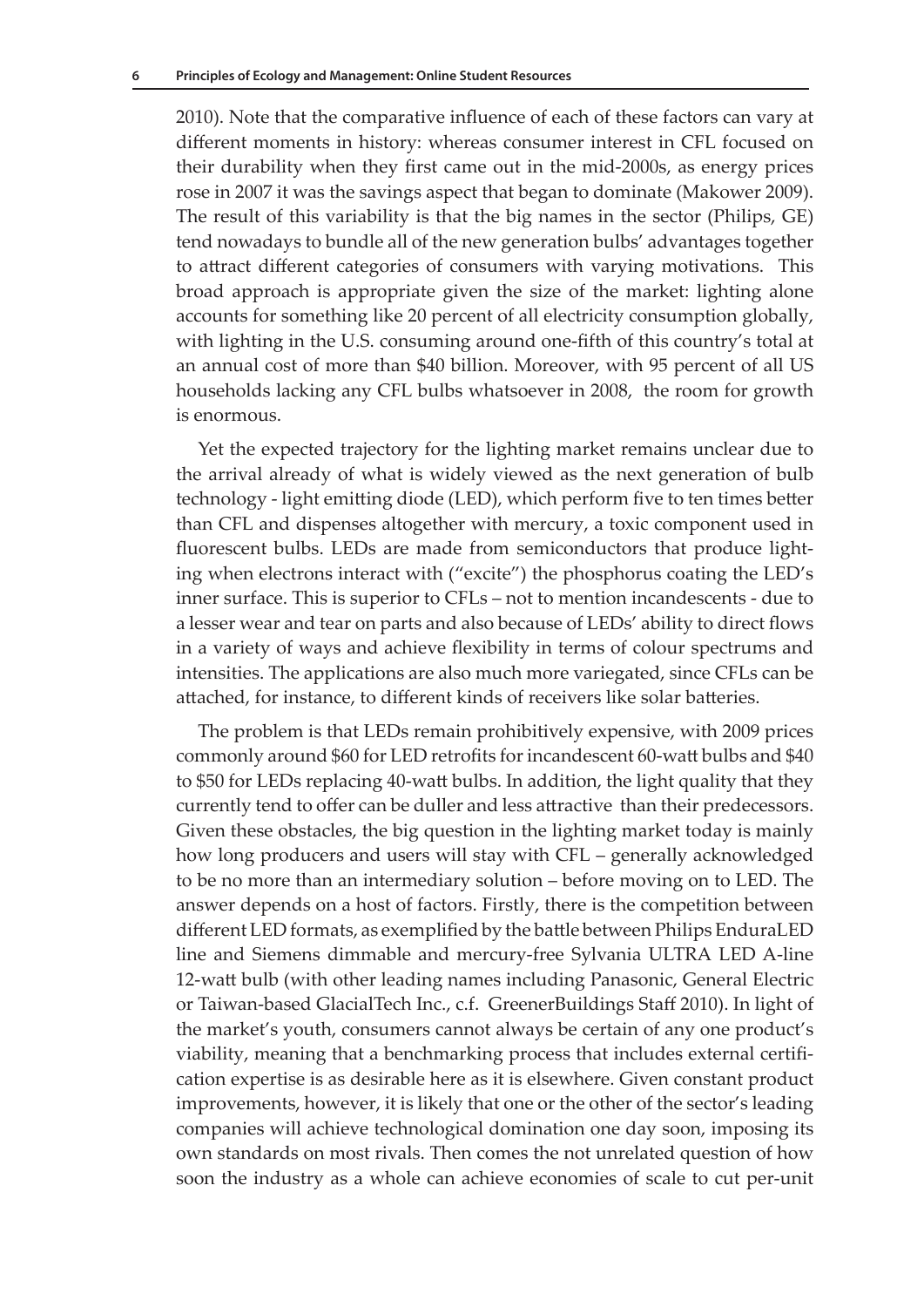production costs; and more strategically, whether buyers are happy to make incremental progress towards sustainability or will want to jump the interim steps (Werbach 2009). Lastly, a number of external factors will also influence the transition: how long it will take energy prices to get to a level where the savings gained justify LED's surcharge over CFL; and the pressures under which major lighting users such as local authorities are being placed as regulatory bodies impose higher lighting efficiency standards. Examples at this level include a whole array of EU or US directives targeting not only inefficient luminaries but building lighting, outdoor ballasts and workplaces. (http:// www.lighting.philips.co.uk/lightcommunity/trends/green/legislation.wpd)

Galvanised by these fillips, Greenbiz.com expects the total market for lamps in the commercial, industrial and outdoor stationary sectors to reach \$4.4 billion by 2020 – while predicting that LEDs will account for half of this total. The initial driver is suppose to be LEDs used as 'outdoor stationary' lighting fixtures such as traffic signals and exit signs before finally penetrating the commercial building sector. Note the close links between the transformation of lighting and the future of green construction. For the moment, despite technological improvement, lighting use in buildings to seems to be rising by something like 2 percent per annum. The probable explanation a la Jevon's Paradox is that people have become complacent and no longer make the effort to switch off lighting (Monbiot 2007). Similarly, in many service industries nowadays, there is a sense that "throwing energy at guests" (Werbach 2009) is a good way to achieve customer satisfaction. In the absence of behavioural change, one response to this problem would be a static solution such as installing sensors that switch off lights automatically when people leave rooms. It is questionable however whether this kind of cosmetic remedy really suffices.

A more fundamental change involves retrofitting buildings in a way that focuses on basic interactions between lighting and other aspects of tpremises' use (GreenerBuildings Staff 2010). By incorporating efficient lighting targets into a building's design from the very outset, a number of positive outcomes can be achieved. For instance, "more efficient lighting produces less heat, which in turn can significantly reduce air conditioning demand, which then results in a smaller retrofit and fewer fans and pumps -- all of which result in cost savings. [Other] considerations include glare, comfort, colour, illuminance ratios"; whether daylight seeps through outside windows; how much time workers spend in front of computer screens, etc. It has been estimated that the integration of lighting variables into a building's EMS environmental management system (see Chapter 5) can add 10 percent to the overall cost. This materialises through controls such as building automation systems, occupancy sensors, dimming and lumen maintenance. The savings, on the other hand, can reasonably be expected to be much greater, both in financial terms but also due to proven link between happier light-streamed buildings and worker productivity.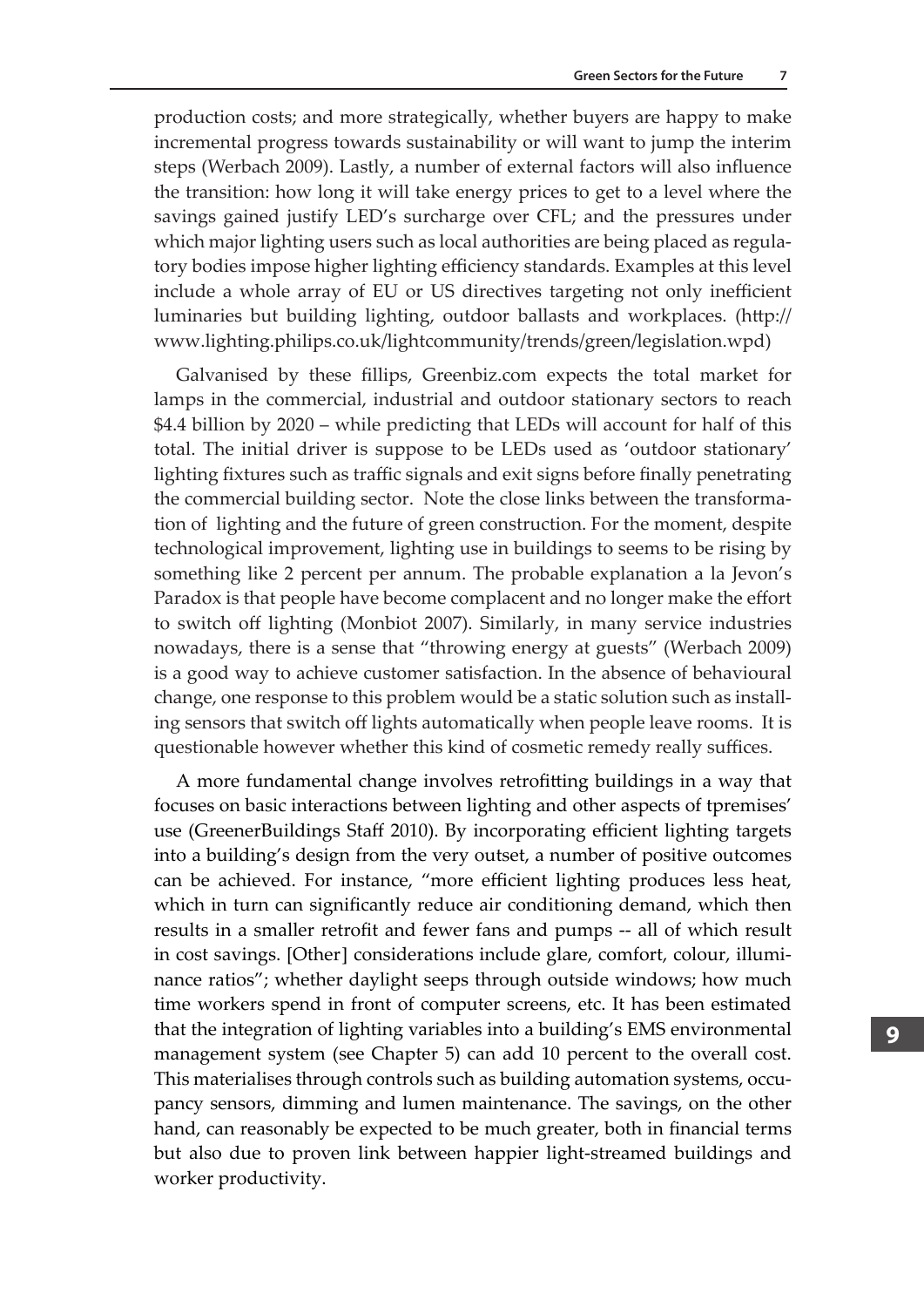GreenerBuildings Staff (14 June 2010), Shining a Light on Greater Building Efficiency, available at www.greenbiz.com/, accessed 24 October 2010

- GreenerDesignStaff (23 June 2010), FTC's 'Lighting Facts' Label Highlights Bulbs' Energy Efficiency, available at www.greenbiz.com/, accessed 24 October 2010
- Jha, A. (25 September 2009), 'How I found the light', *The Guardian*, p. 12
- Makower, J. (2009), *Strategies for the Green Economy: Opportunities and Challenges in the New World of Business*, McGraw-Hill
- Monbiot, G. (2007), *Heat: How We Can Stop the Planet Burning*, Penguin Books
- Werbach, A. (2009), *Strategy for Sustainability: A Business Manifesto*, Boston: Harvard Business Press

## **Revision tips**

- There is a broad consensus that resource productivity will soon become the leading driver of global economic growth UN expects 20 million green jobs by 2030 as the longstanding under-evaluation of the cost of using nature's services is revised. Rising relative prices in the sectors affected by these trends (especially commodities and habitat-related) bodes well for careers in these areas.
- Due to rising demand (economic emergence) and supply constraints (drought, soil deterioration, higher oil costs), there has been a reversal in the decades-long trend towards lower food prices. Note the move towardsa greater localisation of food sheds to avoid long-distance food miles. Farmlands are being protected from urban sprawl and there is greater regard for biodiversity. In many locales, there is a conscious attempt to integrate city and country.
- Water supplies have diminished as a result of climate change, with demand rising due to population growth, urbanisation and industrialisation. There are also concerns about long-distance distribution networks. In response, water thrift is developing into an urban lifestyle. The new vision of habitat organisation incorporates the physical aspects of human interactions.
- Construction is comprised of many different sub-sectors, each with its own environmental issues (heating, materials, lighting, etc.). A distinction exists between new build and retrofitting. Note the proliferation of attempts to imitate natural processes via 'biophilic' designs affecting air quality, water usage, energy consumption, etc. Note also the advent of leading green construction standards agencies such as LEED (US); BRE-EAM (UK). Green construction is the main focus of many of the stimulus packages organised in the wake of the 2008 credit crunch.
- $\blacksquare$  Transportation needs to be analysed within wider demographic (migration), economic (flows) and geographic (hinterland) frameworks. Globalisation has masked the advantages of proximity. At a macro level, urban infill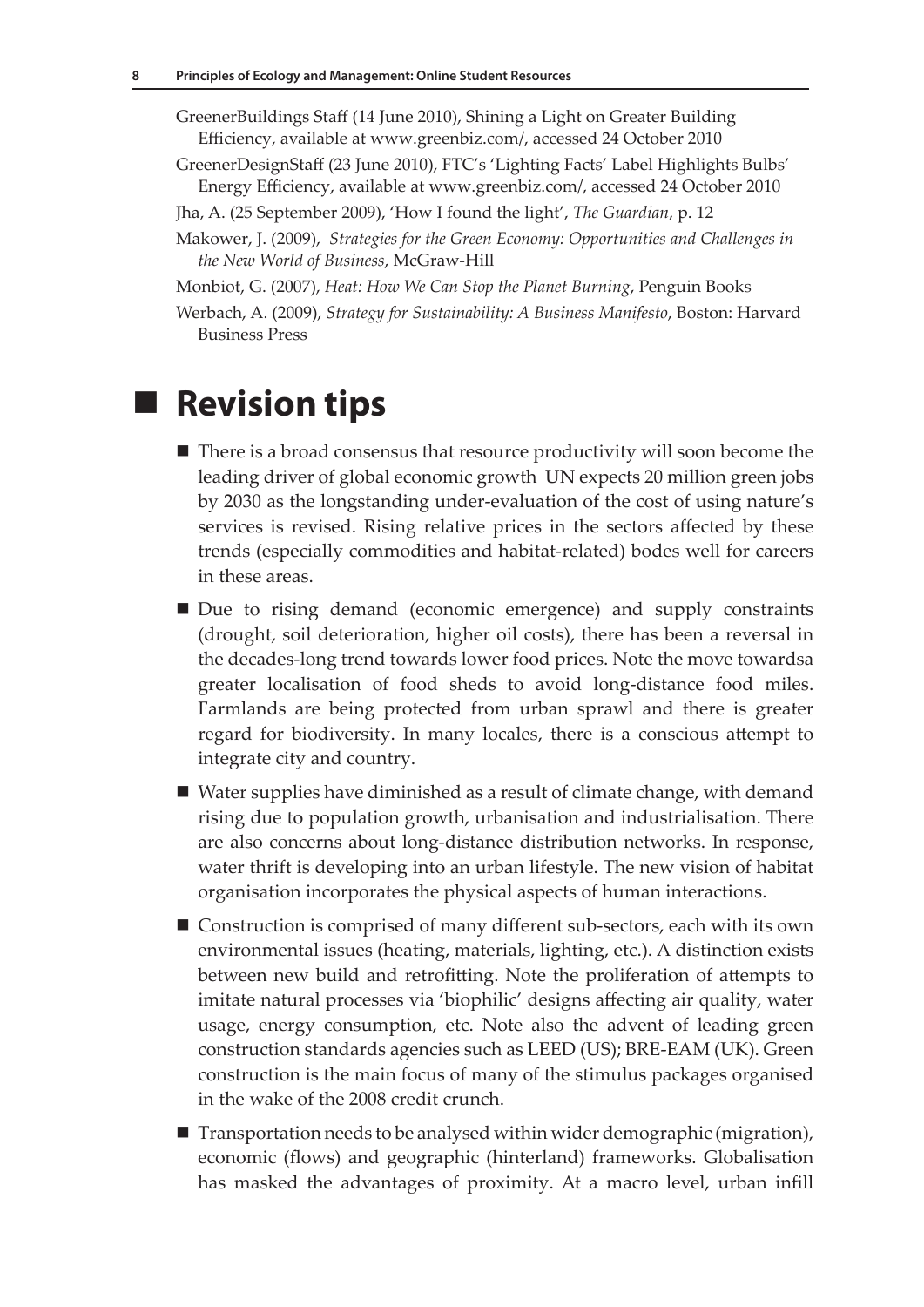policies could obviate the need for mass transit. At a micro level, interest in energy-efficient vehicles has increased. Different modes of transportation have varying prospects. A key factor is the future localisation of power sources(e.g. Better Place charging stations).

■ The sheer number of technological innovations requires the development of new managers capable of driving this industrial revolution. Questions remain whether the changes wil be incremental or revolutionary, or whether they will be driven by new companies or existing ones. Current competitive conditions in certain sector dictates the prospects for launching new technology start-ups.

## **Case study Getting nature to nurture**

One of the most widely debated aspects of modern globalisation is that way that so many areas of human activity have become subject to bottom line constraints. Supporters of neo-liberal economics will rejoice in the spread of market systems deemed to enhance overall productivity but others oppose the hegemony of financial logic in areas crucial to the very survival of humankind - first and foremost being food. The argument here is that governments no longer control the way that their populations are being fed, having been pushed aside by huge multinational enterprises (MNEs) wielding the power to determine key market factors such as supply and price (Oosterveer 2007). The general fear is that this commoditisation of the food industry has the potential to produce certain very negative outcomes: in quantitative terms, with the Global North outbidding billions of hungry LDC citizens for increasingly limited global food stocks; but also qualitatively, with healthy eating being sacrificed on the altar of corporate efficiency.

From Upton Sinclair's The Jungle to Eric Schlosser's Fast Food Nation, authors have long criticised the use of industrial methods to grow and process food. There are many examples of the industrialisation of agriculture, ranging from the overuse of fertilisers or pesticides to the introduction of genetically modified (GM) organisms, over-exploitation of resources (fishing stocks but also agricultural land), rise of monoculture cash crops antinomic to biodiversity, primacy of long-distance supply chains or overuse of chemical additives. The curious reality is that a sector directly rooted in the natural world is often viewed as one of the least aligned with the principles of ecological thinking – an observation best incarnated by the industrialised foodstuff beings served in the chains or fast food outlets where more and more people eat nowadays.

This is not to say that modern food practices are universally criticised. The world's least affluent populations, for instance, sometimes referred to as highly indebted poor countries (HIPC), often have neither the means to overcome the vagaries of nature (droughts, plagues), the infrastructure to get their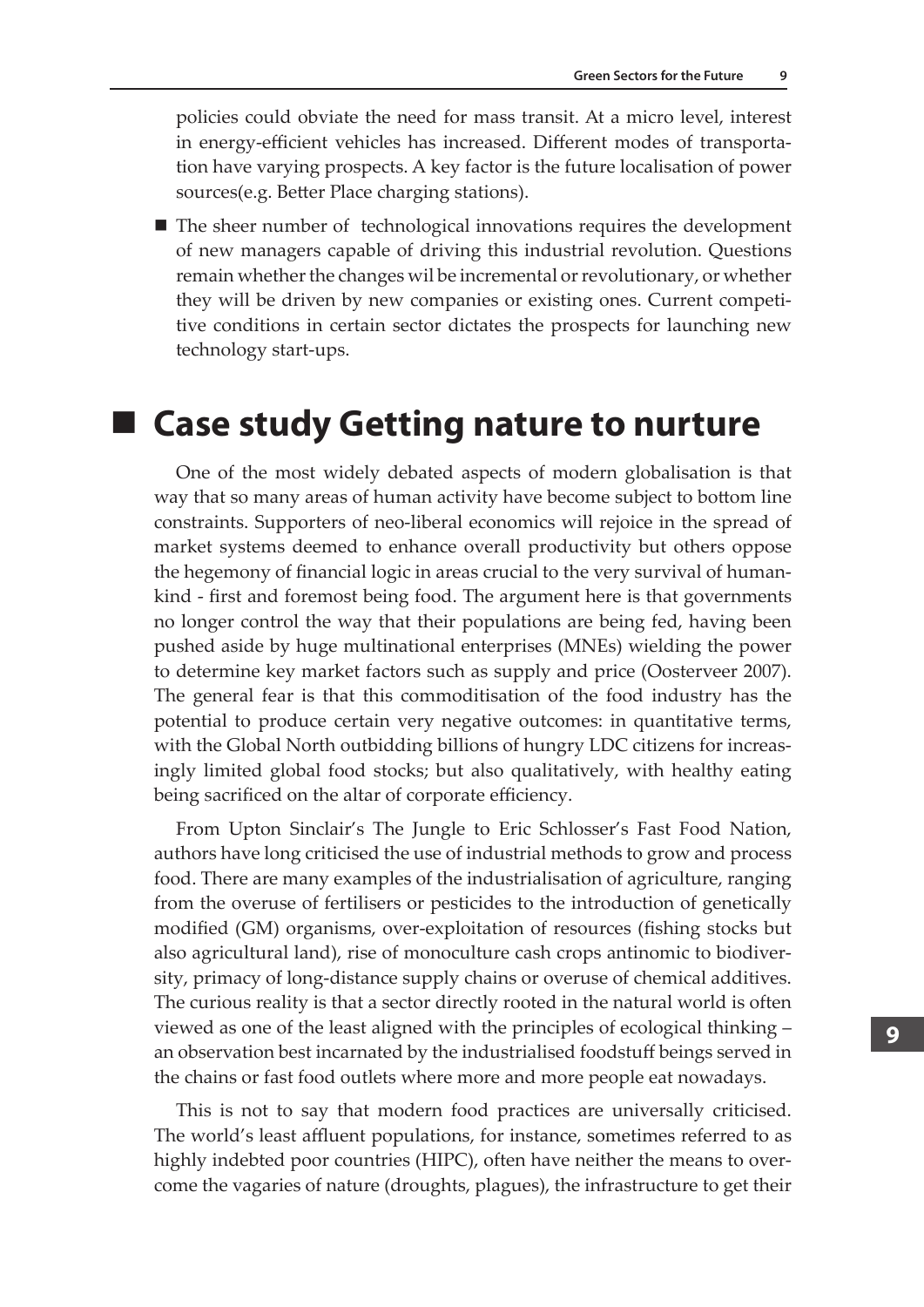perishables to market on time nor the knowledge needed to increase farming productivity beyond sustenance levels. The priority here is simply to stave off starvation. Whether or not this is achieved using natural or other methods is less crucial.

Conversely, other societies benefiting from both abundant food supplies and advanced technical knowledge tend to feature growing constituencies of producers and consumers for whom environmentally-friendly food practices are a real priority. The motives are diverse, ranging from a cultural disdain for fast food (c.f. www.slowfood.com/) to the growing number of health-conscious consumers who prefer biological authenticity to industrial treatment. Hence the growing market for organic foodstuffs in the years preceding the 2008 credit crunch, but also for 'biodynamic' skin care products from companies such as Germany's Dr. Hauschka WALA Heilmittel or the UK's Natural Elements. The key selling point for all these goods is that they contain minimal or no chemical additives. In and of itself, this makes them greener than other fast moving consumer goods.

Today there are numerous examples of large agricultural interests consciously adopting sustainability policies and making this orientation a key part of their branding. For instance, one of Spain's leading winemakers is a family business called Torres, renowned for its longstanding focus on environmental concerns. The current managing director, Miguel Torres, has on various occasions proclaimed that climate change is a serious and present danger to vineyards in Spain's hot northern plans and acted upon this by moving a large proportion of his assets to cooler climes in the Pyrenees mountains. Above all, Torres has gained renown for the broad range of sustainability initiatives that his company implements (www.torresgreen.com/). Some are internallyoriented: wind turbines or permanent and mobile photovoltaic panels for electricity and hot water; electric delivery vans; wastewater treatment; rainwater harvesting; and biomass applications. Others benefit external stakeholders, such as the help that Torres provides in protecting forests in Spain and Chile or his creative use of seaweed beds to absorb the CO2 created during the wine fermentation process. Lastly, in terms of the product itself, Torres grapes have not been sprayed with synthetic chemicals for more than 20 years now, with natural pheromenes being used instead to trap any potentially harmful insects.

It is true that Torres's organic wines are probably not competing for the same customers as the ones targeted by the industrial food conglomerates whose products are being consumed via mass retail outlets. Yet company's rising fortunes clearly have something to do with the positive publicity earned by its sustainability practices. Having said that, after years of high growth, general demand for organic foodstuffs stagnated in the difficult economic climate of 2009, partially because consumers seem to pay less attention to the